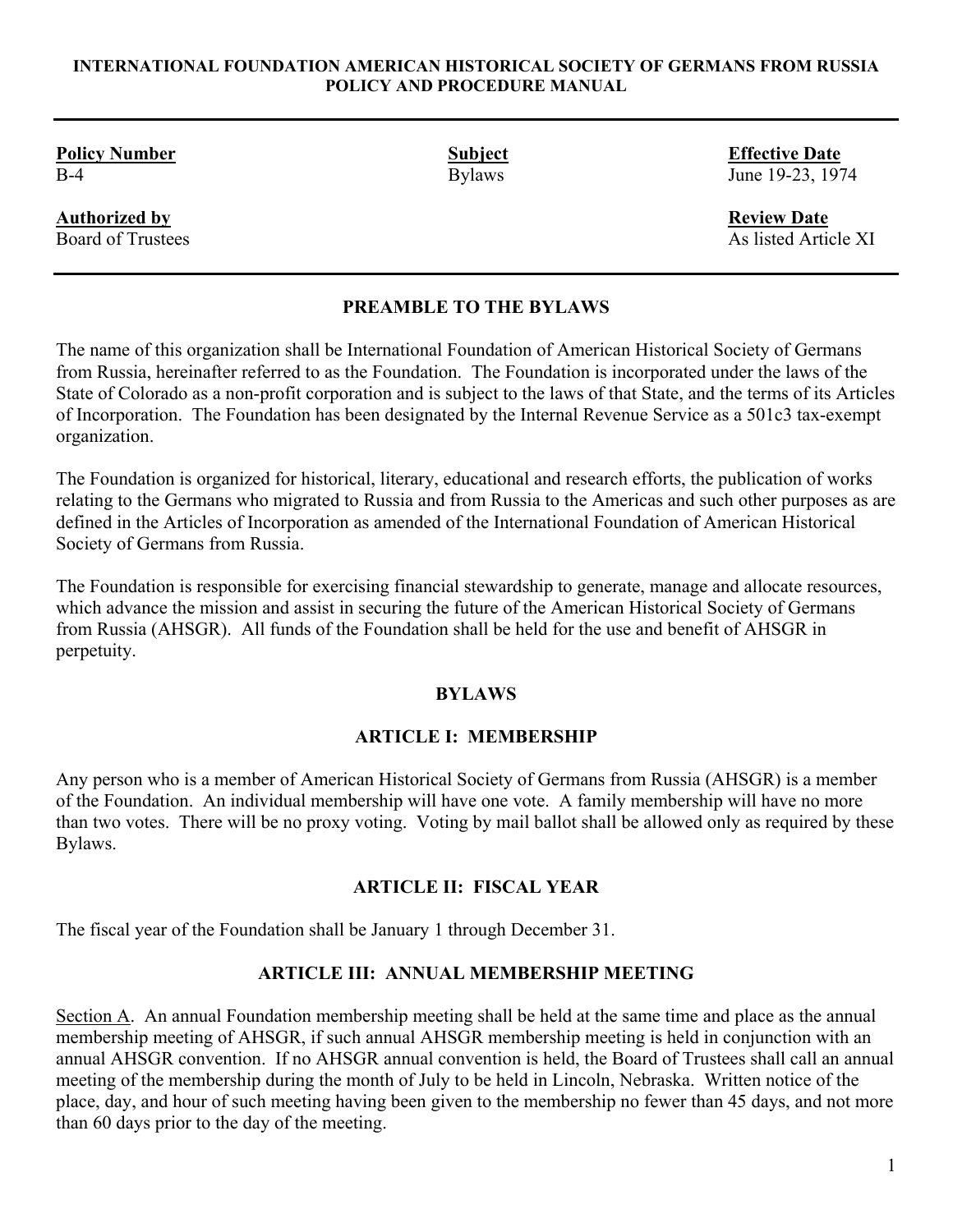Section B. Members attending the annual membership meeting of the Foundation shall constitute a quorum, when the annual meeting is held in conjunction with an AHSGR convention, and there shall be no voting by mail ballot. If there is no AHSGR convention, and the annual meeting of the membership is called by the Board of Trustees at Lincoln, Nebraska, as described in Section A above, the Board of Trustees shall constitute a quorum and the membership shall be provided an opportunity to vote by mail ballot for the purpose of election of Trustees and other business as determined necessary by the Board of Trustees.

## **ARTICLE IV: BOARD OF TRUSTEES**

Section A. All power of the Foundation shall be vested in the Board of Trustees between annual meetings. The Board may designate committees. Trustees shall serve without remuneration.

Section B. The Board of Trustees shall consist of 15 elected members.

Section C. Five trustees shall be elected, each for a three-year term, by Foundation members at an annual membership meeting. They may be re-elected for additional terms. Prior service on the board shall not disqualify a member from serving another term or terms.

Section D. Each of 13 members of the Board of Trustees shall serve from a Representative District. Two At Large members shall be elected by the membership, except that they should not come from the same District. No Representation District shall have fewer than one nor more than two representatives on the Board of Trustees. In the event that no nominee is found to represent a District, a member from another District may be nominated, other provision of this Section applying in the selection process.

Section E. Representative Districts

- District 1 California and Hawaii
- District 2 Washington and Alaska
- District 3 Nebraska
- District 4 Colorado
- District 5 Oregon
- District 6 Kansas
- District 7 Arizona, Nevada, New Mexico, Oklahoma, Texas, and Utah
- District 8 Wisconsin and Illinois
- District 9 Idaho, Montana, North Dakota, South Dakota, and Wyoming
- District 10 Indiana, Michigan, and Ohio
- District 11 Iowa, Minnesota, and Missouri
- District 12 All States, (East and South), not listed above
- District 13 Canada and all other countries outside of the U.S.A.
- District 14 At Large
- District 15 At Large

Section F. Vacancies on the Board of Trustees occurring between annual membership meetings shall be filled at the regular election of the next annual membership meeting. Serving an unexpired term of two years shall constitute a full term for Article IV, Section C. If a candidate is not available for a vacancy at the election, the Board of Trustees has the right to appoint any member to fill that position until the next annual membership meeting.

Section G. A vacancy on the Executive Committee shall be filled by the Board of Trustees at its next meeting.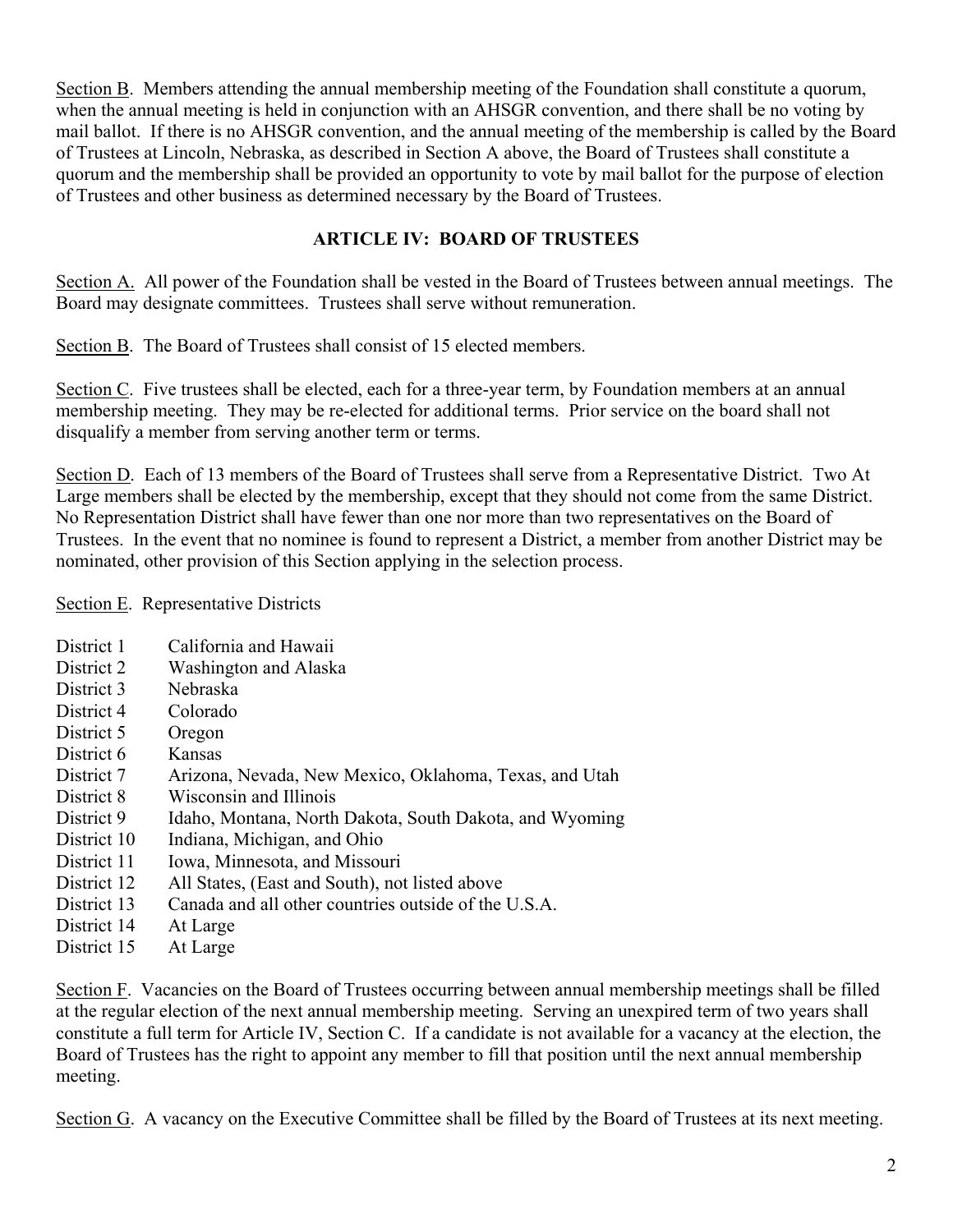Section H. Meetings of the Board of Trustees shall be held at least once between annual membership meetings at a time and place selected by the Trustees. Thirty days' notice shall be given to the Trustees. At least one meeting a year, other than the annual meeting, shall be held at the corporate headquarters in Lincoln, Nebraska.

Section I. The President or two officers and two members may call a special meeting.

Section J. Seven members of the Board of Trustees shall constitute a quorum. There will be no proxy voting.

Section K. A Trustee shall attend at least one meeting of the Board of Directors each service year. This requirement may be waived by the Board of Trustees by a majority vote. Requests by a Trustee to be excused from a scheduled meeting of the Board shall be directed to the President in writing and approved by a majority vote of the Board. A Trustee who fails to abide by these requirements is subject to removal from the Board by a two-thirds vote of the Board of Trustees.

Section L. The Board of Trustees in its discretion may, with the permission of the individual and by majority vote of the Board, appoint Honorary Trustees for terms of five years. Such terms may be extended without limitation by majority vote of the Board of Trustees. Such honorary Trustees shall be persons who, by their accomplishments and/or position, bring special recognition to the activities of the Foundation. Honorary Trustees shall serve without remuneration, they may attend meetings and speak, but may not make motions or vote. The term limitation provisions of Article IV, Section C. do not apply to Honorary Trustees.

## **ARTICLE V: OFFICERS**

Section A. Officers of the Foundation shall be a President, a Vice-President, a Secretary, and a Treasurer, all of whom shall hold one-year terms of office or until their successors are elected. The officers shall be elected by the Board of Trustees, from among the Trustees, at a Reorganization Board Meeting held within two days following the annual meeting of the membership.

The term of the President shall be one (1) year after which the President may be re-elected for additional terms. Upon retirement the President shall serve for one (1) additional year the duties of immediate Past President. If not an elected Board member, the immediate Past President shall serve as a voting member of the Board of Trustees.

Section B. The **President** shall have executive supervision over the activities of the Foundation within the scope of the Articles of Incorporation and of these Bylaws. The President shall preside at all meetings of the Foundation, the Board of Trustees, and the Executive Committee. The President shall report at the annual membership meeting on the activities of the Foundation; shall appoint the members of all committees, except the Executive Committee and the Nominations Committee; and shall appoint a Professional Registered Parliamentarian or Certified Professional Parliamentarian to serve at the membership meeting and at other times as required by the business of the Board of Trustees.

Section C. The **Vice-President** shall assume the duties of the President in the absence of the President, and shall chair the Strategic Planning Committee.

Section D. The **Secretary** shall record all proceedings of the Foundation, the Board of Trustees, and the Executive Committee. The Secretary shall sign all certified acts of the Foundation, unless otherwise specified by the Bylaws, assure that notices of meetings are sent by staff, maintain a book in which the Bylaws, standing rules of order and minutes are entered and have the current book on hand at each meeting of the Board; and in the absence of the president and vice-president calls the meeting to order and presides until the election of a chairman *pro tem*. The Secretary shall report at the annual Foundation membership meeting.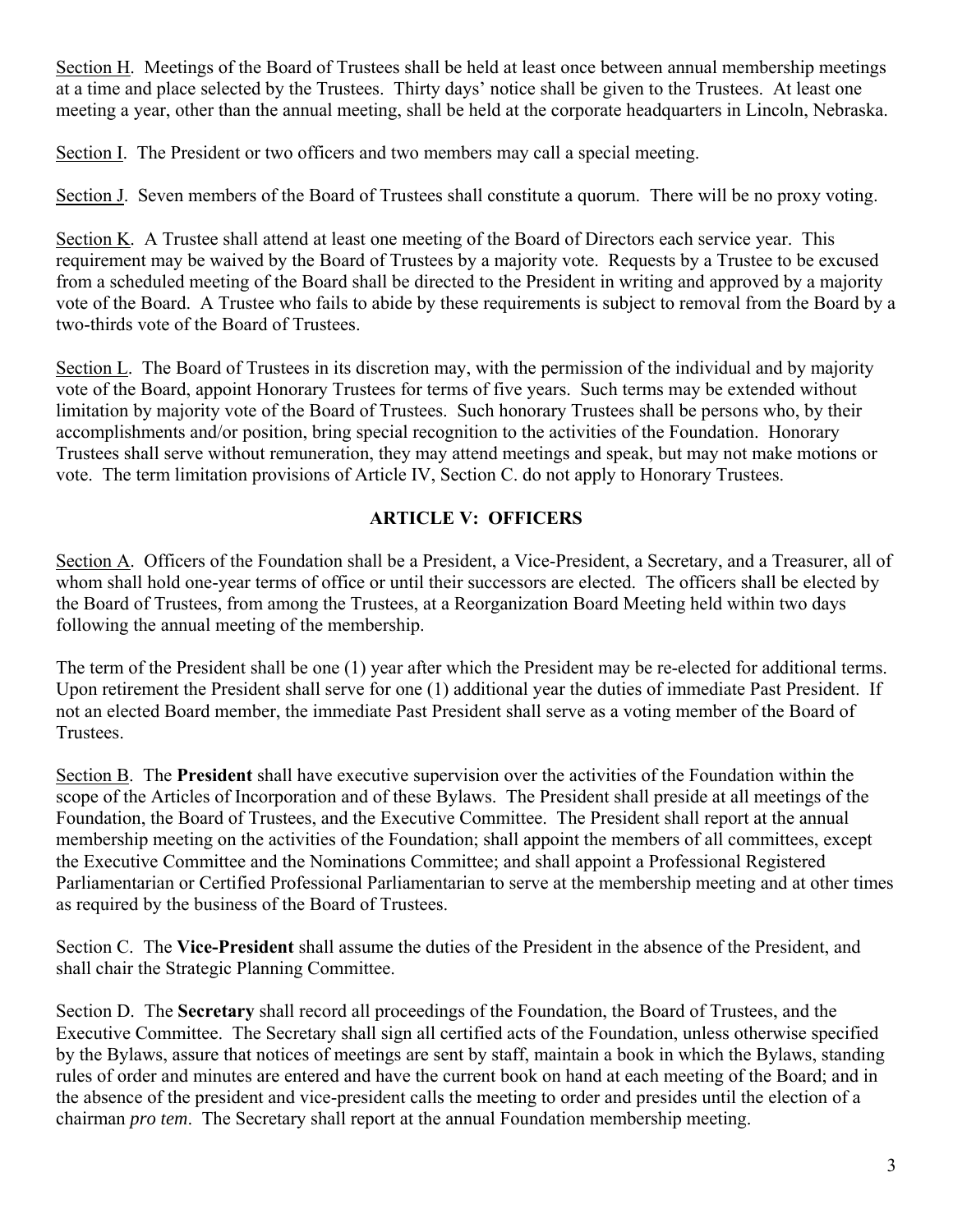Section E. The **Treasurer** shall be a member of the Finance Committee and custodian of the Foundation.

- 1. The Treasurer shall be responsible for:
	- a. Maintaining accurate financial records;
	- b. Receiving and receipting all monies;
	- c. Depositing all monies received in a bank selected by the Board of Trustees;
	- d. Paying all bills as directed by the Board of Trustees;
	- e. Providing the Board of Trustees with a quarterly financial report within 45 days after the end of each quarter, or on request;
	- f. Maintaining a list of all contributors to the Foundation.
- 2. The Treasurer, under the provisions of Foundation policy, bank resolutions and/or its memorandum of understanding with the Society, may authorize the Office Manager of AHSGR and members of his/her staff to act on behalf of the Treasurer in carrying out all or a part of the duties described in items 1a through 1f of this section.

Section G. The **Executive Committee** shall consist of the officers of the Board of Trustees. Upon two days' notice, or with unanimous agreement of the committee members, the President may call a meeting of the Executive Committee to handle and conduct business of an emergency nature or which otherwise must be conducted expeditiously and cannot wait a scheduled meeting of the full Board of Trustees. A telephone conference call, or other electronic means of communication, shall suffice, if necessary, as a meeting of the Executive Committee. The Executive Committee shall report its action for ratification at the Board of Trustees' next meeting.

## **ARTICLE VI: COMMITTEES**

Section A. The **Fund Raising Committee** shall be responsible for raising monies to meet the needs of AHSGR and the Foundation as directed by the Board of Trustees. The Board of Trustees shall coordinate its fund raising activities with the AHSGR Board of Directors.

## Section B. The **Finance Committee** shall:

- 1. Study market trends and seek the highest returns on the Foundation's investments in accordance with the current approved investment policy.
- 2. Ensure that professional accounting practices by fund are employed to reflect the financial condition of the Foundation.
- 3. Submit an annual financial report January 1 through December 31 for prompt publication in the *AHSGR Newsletter*.
- 4. Be responsible for the preparation of an annual budget, which shall be adopted at the Board of Trustees' meeting prior to the beginning of the fiscal year. This requirement can be satisfied by the adoption of an interim budget at the last meeting of the fiscal year, with adoption of a final budget at the first board meeting of the new fiscal year.

## Section C. The **Nominations Committee** shall:

1. Consist of three members elected by plurality vote from the general Foundation membership at the annual membership meeting. If there are more than three candidates, election shall be by ballot vote. If the annual membership meeting is held in accordance with Article 3, Section B., the Nominations Committee may be appointed by the Board of Trustees. Members of the Nominations Committee shall serve for one year or until their successors are elected. Written consent of candidates for the Nominations Committee shall have been obtained prior to their nominations. No person shall serve two consecutive terms on the committee. The Board of Trustees shall fill vacancies in the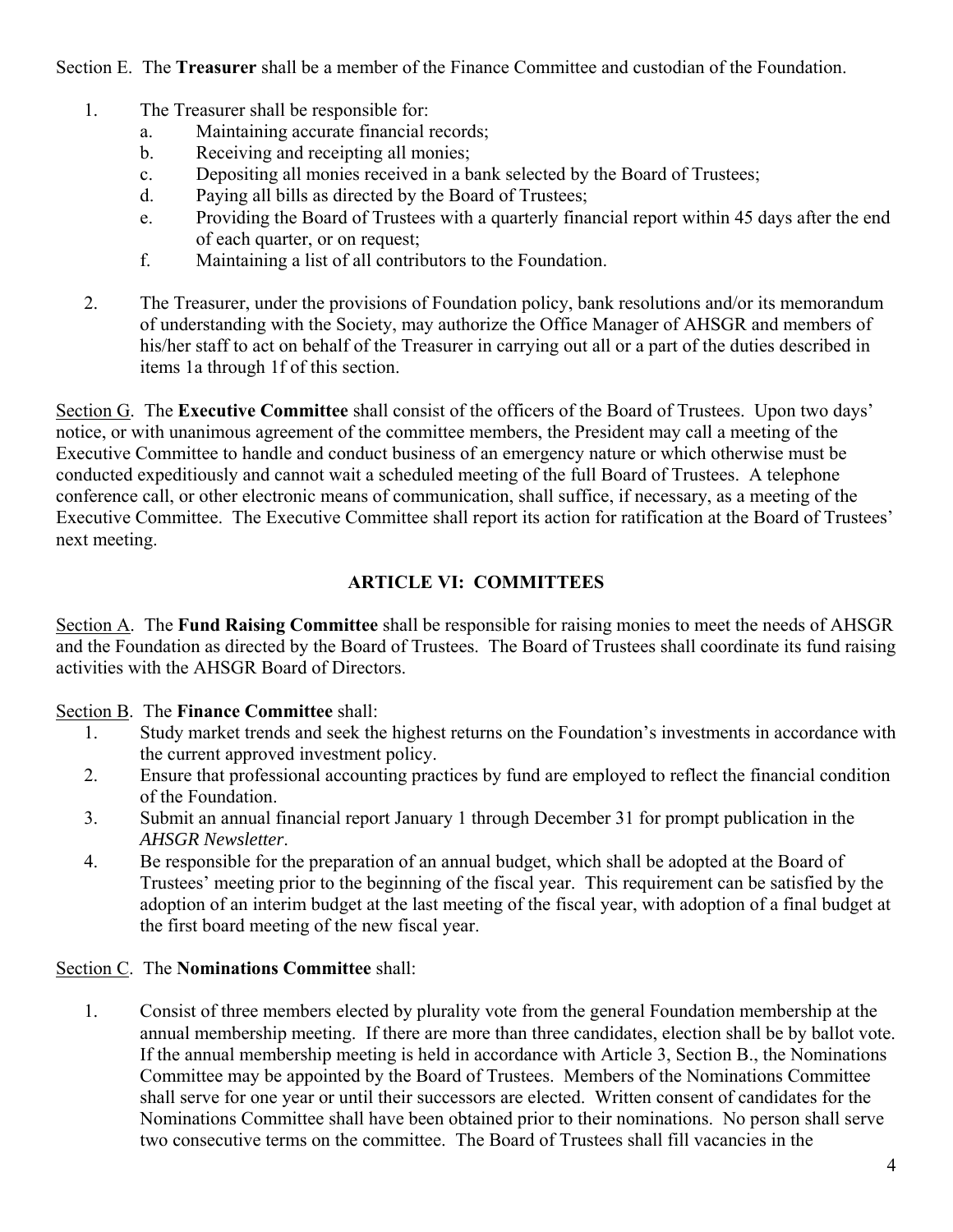committee. Immediately following the meeting at which it is elected, the committee shall elect one of its members to serve as chairman. The Secretary of the Board of Trustees shall serve as Chair *pro tem* during the meeting at which the Chairman is elected. The Board of Trustees may also appoint a chairman, when the Committee is appointed by the Board.

- 2. Submit a list of five members to serve on the Board of Trustees for three-year terms, plus an additional member for each vacant unexpired term, adhering to the provisions of Article IV, Sections C-F. Obtain written consent of Board of Trustees candidates prior to nomination.
- 3. Publish a list of Board of Trustees candidates in the *AHSGR Newsletter*, or notify the membership by other appropriate means, at least 50 days before the annual membership meeting.
- 4. Not be disqualified for nomination to the Board of Trustees.

Section D. The **Grants Committee** shall receive all requests for grants for review, evaluation and recommendation to the Board of Trustees.

## Section E. The **Bylaws and Procedures Committee** shall:

- 1. Review the Bylaws on a regular schedule to assure the Board of Trustees that the Bylaws meet the contemporary needs of the Foundation.
- 2. Develop, as necessary, amendments to the Bylaws for consideration by the Board of Trustees.
- 3. Review the Policy and Procedures Manual on a regular schedule to assure the Board of Trustees that it meets the contemporary needs of the Board.
- 4. Develop amendments to the Policy and Procedures Manual for consideration by the Board of Trustees. Arrange for the Printing and distribution of the Bylaws and manual, and amendments thereto.
- 5. Be responsible for providing a copy of the Policy and Procedures Manual to newly elected Trustees no later than 30 days before a Trustee's first full Board Meeting.

## Section F. The **Strategic Planning Committee** shall:

- 1. Prepare a Strategic Plan on a regular schedule for consideration and approval by the Board of Trustees.
- 2. Periodically review the Strategic Plan to measure progress against established goals, and recommend courses of action for consideration and approval by the Board of Trustees.
- 3. Coordinate its planning activities with the Board of Directors of AHSGR.

# **ARTICLE VII: FOUNDATION FUNDS**

Section A. **Operations**: Support the day-to-day operations of the Foundation.

Section B. **Special**: Established by the Board of Trustees and funded by donor directed gifts or from unrestricted funds.

Section C. **Endowment**: Established by the membership "to perpetuate the goals of the American Historical Society of Germans from Russia" and funded by donor gifts. The corpus of the Endowment Fund shall remain intact.

Section D. Distribution of monies will be based upon an annual application by the AHSGR Board of Directors, supported by the AHSGR budget for that year. Distributions outside of the original application and budget may be approved by a majority vote of the Board of Trustees. Multiple requests must be priorities.